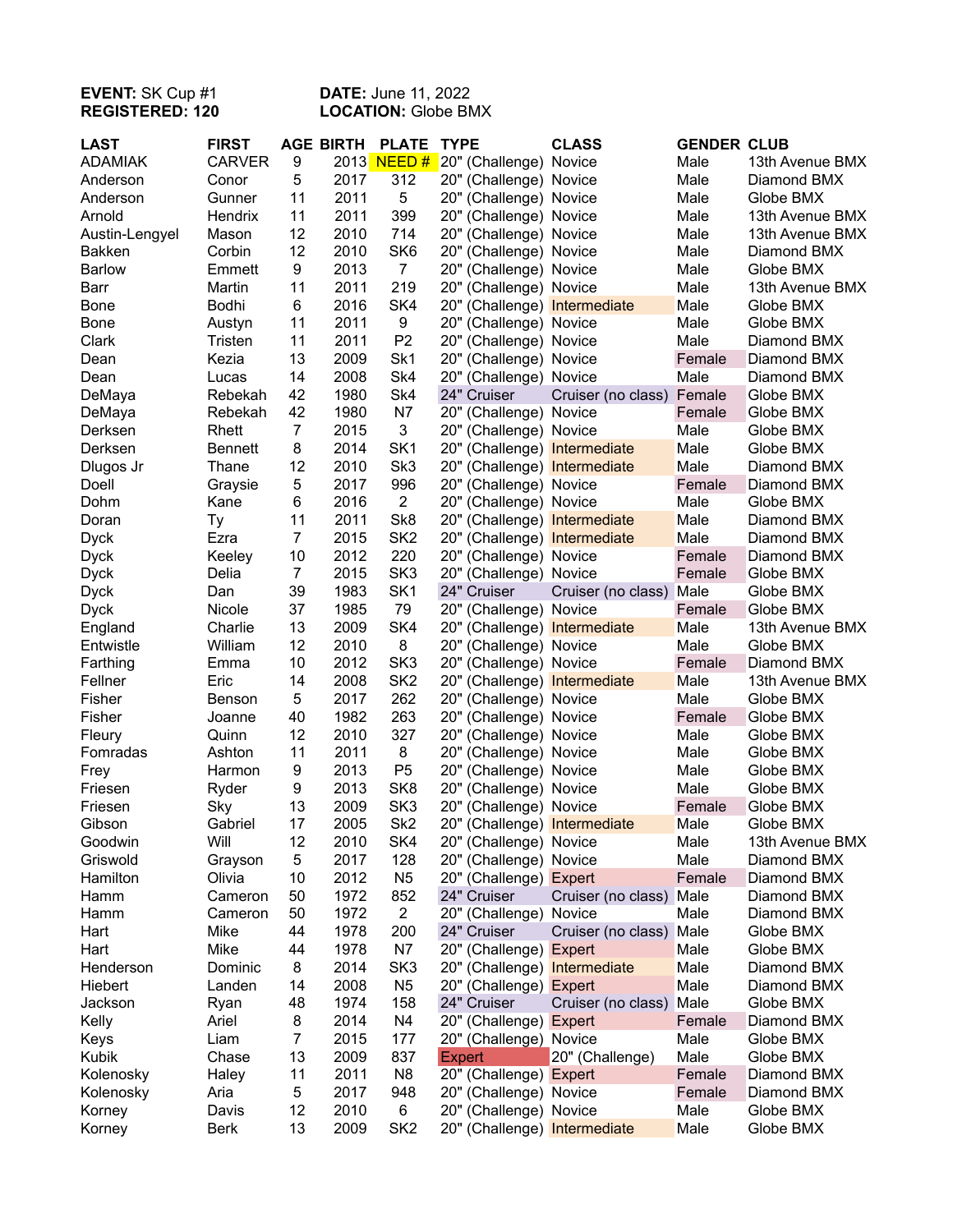## **EVENT:** SK Cup #1 **DATE:** June 11, 2022 **REGISTERED: 120 LOCATION:** Globe BMX

| SK <sub>1</sub><br>2011<br>Riley<br>11<br>20" (Challenge) Intermediate<br>Male<br>Diamond BMX<br>Larsen<br>Chris<br>52<br>1970<br>542<br>Male<br>20" (Challenge) Novice<br>13th Avenue BMX<br>Lengyel<br>9<br>2013<br>Sk <sub>6</sub><br>Male<br>Chase<br>20" (Challenge) Intermediate<br>Globe BMX<br>Lesko<br>2012<br>SK <sub>3</sub><br>Zenon<br>10<br>20" (Challenge) Novice<br>Male<br>Diamond BMX<br>Levesque<br>12<br>2010<br>Male<br>Ashton<br>sk6<br>20" (Challenge) Intermediate<br>Globe BMX<br>Lewko<br>47<br>1975<br>SK <sub>6</sub><br>Rob<br>20" (Challenge) Novice<br>Male<br>Globe BMX<br>Loomer<br>2013<br>SK <sub>2</sub><br>Male<br>Sebastian<br>9<br>20" (Challenge) Expert<br>Globe BMX<br>Loomer<br>2013<br>SK <sub>2</sub><br>Skylar<br>9<br>20" (Challenge) Novice<br>Female<br>Diamond BMX<br>Mang<br>2014<br>SK <sub>2</sub><br>Martine<br>Chanaya<br>8<br>20" (Challenge) Novice<br>Female<br>Globe BMX<br>1980<br>541<br>Martine<br>Roxanne<br>42<br>20" (Challenge) Novice<br>Female<br>Globe BMX<br>SK <sub>6</sub><br>10<br>2012<br>Martinka<br>Parker<br>20" (Challenge) Novice<br>Male<br>Diamond BMX<br>12<br>2010<br>Matsalla<br>Alex<br>318<br>20" (Challenge) Novice<br>Male<br>Diamond BMX<br>9<br>2013<br>419<br>Male<br>Matsalla<br>Austin<br>20" (Challenge) Novice<br>Diamond BMX<br>Ania<br>2012<br>Sk4<br>Matthewson<br>10<br>20" (Challenge) Novice<br>Female<br>Diamond BMX<br><b>McGill</b><br>2016<br>458<br>6<br>20" (Challenge) Novice<br>Male<br>Globe BMX<br>Magnus<br>$\overline{7}$<br><b>McGillis</b><br>SK <sub>8</sub><br>Daxton<br>2015<br>20" (Challenge) Novice<br>Male<br>Diamond BMX<br>2012<br>Mcmillan-Jackson lain<br>10<br>sk7<br>20" (Challenge) Novice<br>Male<br>Globe BMX<br>$\overline{7}$<br>2015<br>988<br>Kyler<br>20" (Challenge) Novice<br>Male<br>Diamond BMX<br>Mihalich<br>887<br>Mihalich<br>8<br>2014<br>20" (Challenge) Novice<br>Male<br>Diamond BMX<br>Grayson<br>Miller<br>12<br>2010<br>SK <sub>1</sub><br>Cole<br>20" (Challenge) Intermediate<br>Male<br>13th Avenue BMX<br>2012<br>SK <sub>6</sub><br>Quinn<br>10<br>20" (Challenge) Novice<br>Female<br>13th Avenue BMX<br>Newby<br>12<br>2010<br>SK <sub>2</sub><br>Liam<br>20" (Challenge) Intermediate<br>Male<br>Newby<br>13th Avenue BMX<br>SK4<br>43<br>1979<br>Clay<br>20" (Challenge) Novice<br>Male<br>13th Avenue BMX<br>Newby<br>SK&<br>2016<br>Male<br>Nutter<br>6<br>20" (Challenge) Novice<br>Diamond BMX<br>Oscar<br>9<br>2013<br>Sk1<br>Male<br>Jarell<br>20" (Challenge) Intermediate<br>Diamond BMX<br>Osam<br>SK <sub>3</sub><br>9<br>2013<br>Male<br>Lincoln<br>20" (Challenge) Novice<br>13th Avenue BMX<br>Pope<br>42<br>9<br>2013<br>Proctor<br>Kaydence<br>20" (Challenge) Novice<br>Female<br>Globe BMX<br>2012<br>Sk1<br>Male<br>Noah<br>10<br>20" (Challenge) Intermediate<br>Globe BMX<br>Proctor<br>6<br>2016<br>43<br>Sienna<br>20" (Challenge) Novice<br>Female<br>Globe BMX<br>Proctor<br>$\overline{7}$<br>N <sub>8</sub><br>2015<br>Male<br>Jude<br>20" (Challenge) Intermediate<br>Globe BMX<br>Rasmussen<br>5<br>2017 NEED #<br>Beckham<br>20" (Challenge) Novice<br>Male<br>Diamond BMX<br>Regush<br>18<br>2004<br>Rennie<br>sk3<br>20" (Challenge) Novice<br>Male<br>Globe BMX<br>Carson<br>18<br>2004<br>N <sub>3</sub><br>24" Cruiser<br>Rennie<br>Carson<br>Male<br>Globe BMX<br>Cruiser (no class)<br>21<br>2001<br>Rennie<br>Chase<br>sk3<br>20" (Challenge) Intermediate<br>Male<br>Globe BMX<br>21<br>2001<br>n2<br>24" Cruiser<br>Rennie<br>Chase<br>Male<br>Globe BMX<br>Cruiser (no class)<br>Sadie<br>10<br>2012<br>SK <sub>5</sub><br>Robinson<br>20" (Challenge) Novice<br>Globe BMX<br>Female<br>2011<br>11<br>SK4<br>Male<br>Robinson<br>Dax<br>20" (Challenge) Intermediate<br>Globe BMX<br>2006<br>16<br>N <sub>5</sub><br>20" (Challenge) Expert<br>Maci<br>Female<br>Globe BMX<br>Rosman<br>SK <sub>1</sub><br>Rourke<br>2006<br>20" (Challenge) Intermediate<br>Male<br>13th Avenue BMX<br>Kennen<br>16<br>11<br>SK <sub>5</sub><br>Evan<br>2011<br>20" (Challenge) Novice<br>Male<br>Globe BMX<br>Ruggiero<br>$\overline{7}$<br>934<br>Rundle<br>Gabriel<br>2015<br>20" (Challenge) Novice<br>Male<br>Diamond BMX<br>12<br>2010<br>SK <sub>8</sub><br>20" (Challenge) Novice<br>Male<br>Diamond BMX<br>Ryon<br>Cameron<br>Salter<br>Andrew<br>9<br>2013<br>4<br>20" (Challenge) Novice<br>Male<br>Globe BMX<br>2011<br>Salter<br>Kevin<br>11<br>4<br>20" (Challenge) Novice<br>Male<br>Globe BMX<br>Schmitt<br>2014<br>20" (Challenge) Novice<br>Cohen<br>8<br>SK4<br>Male<br>Globe BMX<br>Schmitt<br>10<br>2012<br>SK <sub>1</sub><br>20" (Challenge) Expert<br>Female<br>Aubrey<br>Globe BMX<br>13<br>2009<br>SK <sub>5</sub><br>20" (Challenge) Intermediate<br>Schmitt<br>Ethan<br>Male<br>Globe BMX<br>39<br>1983<br>N <sub>8</sub><br>Male<br>Schmitt<br>Kyle<br>20" (Challenge) Expert<br>Globe BMX<br>2011<br>SK <sub>6</sub><br>Schneider<br>Colten<br>11<br>20" (Challenge) Novice<br>Male<br>Diamond BMX<br>2012<br>sk <sub>2</sub><br>10<br>20" (Challenge) Intermediate<br>Male<br>sikorsky<br>rome<br>Diamond BMX<br>2013<br>8<br>Skelton<br>9<br>20" (Challenge) Novice<br>Male<br>Globe BMX<br>Cooper<br>SK <sub>6</sub><br><b>Skwark</b><br>8<br>2014<br>20" (Challenge) Novice<br>Male<br>Rylan<br>Diamond BMX<br>SK <sub>8</sub><br><b>Skwark</b><br>10<br>2012<br>20" (Challenge) Novice<br>Male<br>Kaeson<br>Diamond BMX<br>N7<br>Smith<br>54<br>1968<br>24" Cruiser<br>Cruiser (no class) Female<br>Globe BMX<br>Lori | <b>LAST</b> | <b>FIRST</b> | <b>AGE BIRTH</b> | <b>PLATE</b> | <b>TYPE</b> | <b>CLASS</b> | <b>GENDER CLUB</b> |  |
|---------------------------------------------------------------------------------------------------------------------------------------------------------------------------------------------------------------------------------------------------------------------------------------------------------------------------------------------------------------------------------------------------------------------------------------------------------------------------------------------------------------------------------------------------------------------------------------------------------------------------------------------------------------------------------------------------------------------------------------------------------------------------------------------------------------------------------------------------------------------------------------------------------------------------------------------------------------------------------------------------------------------------------------------------------------------------------------------------------------------------------------------------------------------------------------------------------------------------------------------------------------------------------------------------------------------------------------------------------------------------------------------------------------------------------------------------------------------------------------------------------------------------------------------------------------------------------------------------------------------------------------------------------------------------------------------------------------------------------------------------------------------------------------------------------------------------------------------------------------------------------------------------------------------------------------------------------------------------------------------------------------------------------------------------------------------------------------------------------------------------------------------------------------------------------------------------------------------------------------------------------------------------------------------------------------------------------------------------------------------------------------------------------------------------------------------------------------------------------------------------------------------------------------------------------------------------------------------------------------------------------------------------------------------------------------------------------------------------------------------------------------------------------------------------------------------------------------------------------------------------------------------------------------------------------------------------------------------------------------------------------------------------------------------------------------------------------------------------------------------------------------------------------------------------------------------------------------------------------------------------------------------------------------------------------------------------------------------------------------------------------------------------------------------------------------------------------------------------------------------------------------------------------------------------------------------------------------------------------------------------------------------------------------------------------------------------------------------------------------------------------------------------------------------------------------------------------------------------------------------------------------------------------------------------------------------------------------------------------------------------------------------------------------------------------------------------------------------------------------------------------------------------------------------------------------------------------------------------------------------------------------------------------------------------------------------------------------------------------------------------------------------------------------------------------------------------------------------------------------------------------------------------------------------------------------------------------------------------------------------------------------------------------------------------------------------------------------------------------------------------------------------------------------------------------------------------------------------------------------------------------------------------------------------------------------------------------------------------------------------------------------------------------------------------------------------------------------------------------------------------------------------------------------------------------------------------------------------------------------------------------------------------------------------------------------------------------------------------------------------------------------------------------------------------------------------------------------------------------------------------------------------------------------------------|-------------|--------------|------------------|--------------|-------------|--------------|--------------------|--|
|                                                                                                                                                                                                                                                                                                                                                                                                                                                                                                                                                                                                                                                                                                                                                                                                                                                                                                                                                                                                                                                                                                                                                                                                                                                                                                                                                                                                                                                                                                                                                                                                                                                                                                                                                                                                                                                                                                                                                                                                                                                                                                                                                                                                                                                                                                                                                                                                                                                                                                                                                                                                                                                                                                                                                                                                                                                                                                                                                                                                                                                                                                                                                                                                                                                                                                                                                                                                                                                                                                                                                                                                                                                                                                                                                                                                                                                                                                                                                                                                                                                                                                                                                                                                                                                                                                                                                                                                                                                                                                                                                                                                                                                                                                                                                                                                                                                                                                                                                                                                                                                                                                                                                                                                                                                                                                                                                                                                                                                                                                                                                   |             |              |                  |              |             |              |                    |  |
|                                                                                                                                                                                                                                                                                                                                                                                                                                                                                                                                                                                                                                                                                                                                                                                                                                                                                                                                                                                                                                                                                                                                                                                                                                                                                                                                                                                                                                                                                                                                                                                                                                                                                                                                                                                                                                                                                                                                                                                                                                                                                                                                                                                                                                                                                                                                                                                                                                                                                                                                                                                                                                                                                                                                                                                                                                                                                                                                                                                                                                                                                                                                                                                                                                                                                                                                                                                                                                                                                                                                                                                                                                                                                                                                                                                                                                                                                                                                                                                                                                                                                                                                                                                                                                                                                                                                                                                                                                                                                                                                                                                                                                                                                                                                                                                                                                                                                                                                                                                                                                                                                                                                                                                                                                                                                                                                                                                                                                                                                                                                                   |             |              |                  |              |             |              |                    |  |
|                                                                                                                                                                                                                                                                                                                                                                                                                                                                                                                                                                                                                                                                                                                                                                                                                                                                                                                                                                                                                                                                                                                                                                                                                                                                                                                                                                                                                                                                                                                                                                                                                                                                                                                                                                                                                                                                                                                                                                                                                                                                                                                                                                                                                                                                                                                                                                                                                                                                                                                                                                                                                                                                                                                                                                                                                                                                                                                                                                                                                                                                                                                                                                                                                                                                                                                                                                                                                                                                                                                                                                                                                                                                                                                                                                                                                                                                                                                                                                                                                                                                                                                                                                                                                                                                                                                                                                                                                                                                                                                                                                                                                                                                                                                                                                                                                                                                                                                                                                                                                                                                                                                                                                                                                                                                                                                                                                                                                                                                                                                                                   |             |              |                  |              |             |              |                    |  |
|                                                                                                                                                                                                                                                                                                                                                                                                                                                                                                                                                                                                                                                                                                                                                                                                                                                                                                                                                                                                                                                                                                                                                                                                                                                                                                                                                                                                                                                                                                                                                                                                                                                                                                                                                                                                                                                                                                                                                                                                                                                                                                                                                                                                                                                                                                                                                                                                                                                                                                                                                                                                                                                                                                                                                                                                                                                                                                                                                                                                                                                                                                                                                                                                                                                                                                                                                                                                                                                                                                                                                                                                                                                                                                                                                                                                                                                                                                                                                                                                                                                                                                                                                                                                                                                                                                                                                                                                                                                                                                                                                                                                                                                                                                                                                                                                                                                                                                                                                                                                                                                                                                                                                                                                                                                                                                                                                                                                                                                                                                                                                   |             |              |                  |              |             |              |                    |  |
|                                                                                                                                                                                                                                                                                                                                                                                                                                                                                                                                                                                                                                                                                                                                                                                                                                                                                                                                                                                                                                                                                                                                                                                                                                                                                                                                                                                                                                                                                                                                                                                                                                                                                                                                                                                                                                                                                                                                                                                                                                                                                                                                                                                                                                                                                                                                                                                                                                                                                                                                                                                                                                                                                                                                                                                                                                                                                                                                                                                                                                                                                                                                                                                                                                                                                                                                                                                                                                                                                                                                                                                                                                                                                                                                                                                                                                                                                                                                                                                                                                                                                                                                                                                                                                                                                                                                                                                                                                                                                                                                                                                                                                                                                                                                                                                                                                                                                                                                                                                                                                                                                                                                                                                                                                                                                                                                                                                                                                                                                                                                                   |             |              |                  |              |             |              |                    |  |
|                                                                                                                                                                                                                                                                                                                                                                                                                                                                                                                                                                                                                                                                                                                                                                                                                                                                                                                                                                                                                                                                                                                                                                                                                                                                                                                                                                                                                                                                                                                                                                                                                                                                                                                                                                                                                                                                                                                                                                                                                                                                                                                                                                                                                                                                                                                                                                                                                                                                                                                                                                                                                                                                                                                                                                                                                                                                                                                                                                                                                                                                                                                                                                                                                                                                                                                                                                                                                                                                                                                                                                                                                                                                                                                                                                                                                                                                                                                                                                                                                                                                                                                                                                                                                                                                                                                                                                                                                                                                                                                                                                                                                                                                                                                                                                                                                                                                                                                                                                                                                                                                                                                                                                                                                                                                                                                                                                                                                                                                                                                                                   |             |              |                  |              |             |              |                    |  |
|                                                                                                                                                                                                                                                                                                                                                                                                                                                                                                                                                                                                                                                                                                                                                                                                                                                                                                                                                                                                                                                                                                                                                                                                                                                                                                                                                                                                                                                                                                                                                                                                                                                                                                                                                                                                                                                                                                                                                                                                                                                                                                                                                                                                                                                                                                                                                                                                                                                                                                                                                                                                                                                                                                                                                                                                                                                                                                                                                                                                                                                                                                                                                                                                                                                                                                                                                                                                                                                                                                                                                                                                                                                                                                                                                                                                                                                                                                                                                                                                                                                                                                                                                                                                                                                                                                                                                                                                                                                                                                                                                                                                                                                                                                                                                                                                                                                                                                                                                                                                                                                                                                                                                                                                                                                                                                                                                                                                                                                                                                                                                   |             |              |                  |              |             |              |                    |  |
|                                                                                                                                                                                                                                                                                                                                                                                                                                                                                                                                                                                                                                                                                                                                                                                                                                                                                                                                                                                                                                                                                                                                                                                                                                                                                                                                                                                                                                                                                                                                                                                                                                                                                                                                                                                                                                                                                                                                                                                                                                                                                                                                                                                                                                                                                                                                                                                                                                                                                                                                                                                                                                                                                                                                                                                                                                                                                                                                                                                                                                                                                                                                                                                                                                                                                                                                                                                                                                                                                                                                                                                                                                                                                                                                                                                                                                                                                                                                                                                                                                                                                                                                                                                                                                                                                                                                                                                                                                                                                                                                                                                                                                                                                                                                                                                                                                                                                                                                                                                                                                                                                                                                                                                                                                                                                                                                                                                                                                                                                                                                                   |             |              |                  |              |             |              |                    |  |
|                                                                                                                                                                                                                                                                                                                                                                                                                                                                                                                                                                                                                                                                                                                                                                                                                                                                                                                                                                                                                                                                                                                                                                                                                                                                                                                                                                                                                                                                                                                                                                                                                                                                                                                                                                                                                                                                                                                                                                                                                                                                                                                                                                                                                                                                                                                                                                                                                                                                                                                                                                                                                                                                                                                                                                                                                                                                                                                                                                                                                                                                                                                                                                                                                                                                                                                                                                                                                                                                                                                                                                                                                                                                                                                                                                                                                                                                                                                                                                                                                                                                                                                                                                                                                                                                                                                                                                                                                                                                                                                                                                                                                                                                                                                                                                                                                                                                                                                                                                                                                                                                                                                                                                                                                                                                                                                                                                                                                                                                                                                                                   |             |              |                  |              |             |              |                    |  |
|                                                                                                                                                                                                                                                                                                                                                                                                                                                                                                                                                                                                                                                                                                                                                                                                                                                                                                                                                                                                                                                                                                                                                                                                                                                                                                                                                                                                                                                                                                                                                                                                                                                                                                                                                                                                                                                                                                                                                                                                                                                                                                                                                                                                                                                                                                                                                                                                                                                                                                                                                                                                                                                                                                                                                                                                                                                                                                                                                                                                                                                                                                                                                                                                                                                                                                                                                                                                                                                                                                                                                                                                                                                                                                                                                                                                                                                                                                                                                                                                                                                                                                                                                                                                                                                                                                                                                                                                                                                                                                                                                                                                                                                                                                                                                                                                                                                                                                                                                                                                                                                                                                                                                                                                                                                                                                                                                                                                                                                                                                                                                   |             |              |                  |              |             |              |                    |  |
|                                                                                                                                                                                                                                                                                                                                                                                                                                                                                                                                                                                                                                                                                                                                                                                                                                                                                                                                                                                                                                                                                                                                                                                                                                                                                                                                                                                                                                                                                                                                                                                                                                                                                                                                                                                                                                                                                                                                                                                                                                                                                                                                                                                                                                                                                                                                                                                                                                                                                                                                                                                                                                                                                                                                                                                                                                                                                                                                                                                                                                                                                                                                                                                                                                                                                                                                                                                                                                                                                                                                                                                                                                                                                                                                                                                                                                                                                                                                                                                                                                                                                                                                                                                                                                                                                                                                                                                                                                                                                                                                                                                                                                                                                                                                                                                                                                                                                                                                                                                                                                                                                                                                                                                                                                                                                                                                                                                                                                                                                                                                                   |             |              |                  |              |             |              |                    |  |
|                                                                                                                                                                                                                                                                                                                                                                                                                                                                                                                                                                                                                                                                                                                                                                                                                                                                                                                                                                                                                                                                                                                                                                                                                                                                                                                                                                                                                                                                                                                                                                                                                                                                                                                                                                                                                                                                                                                                                                                                                                                                                                                                                                                                                                                                                                                                                                                                                                                                                                                                                                                                                                                                                                                                                                                                                                                                                                                                                                                                                                                                                                                                                                                                                                                                                                                                                                                                                                                                                                                                                                                                                                                                                                                                                                                                                                                                                                                                                                                                                                                                                                                                                                                                                                                                                                                                                                                                                                                                                                                                                                                                                                                                                                                                                                                                                                                                                                                                                                                                                                                                                                                                                                                                                                                                                                                                                                                                                                                                                                                                                   |             |              |                  |              |             |              |                    |  |
|                                                                                                                                                                                                                                                                                                                                                                                                                                                                                                                                                                                                                                                                                                                                                                                                                                                                                                                                                                                                                                                                                                                                                                                                                                                                                                                                                                                                                                                                                                                                                                                                                                                                                                                                                                                                                                                                                                                                                                                                                                                                                                                                                                                                                                                                                                                                                                                                                                                                                                                                                                                                                                                                                                                                                                                                                                                                                                                                                                                                                                                                                                                                                                                                                                                                                                                                                                                                                                                                                                                                                                                                                                                                                                                                                                                                                                                                                                                                                                                                                                                                                                                                                                                                                                                                                                                                                                                                                                                                                                                                                                                                                                                                                                                                                                                                                                                                                                                                                                                                                                                                                                                                                                                                                                                                                                                                                                                                                                                                                                                                                   |             |              |                  |              |             |              |                    |  |
|                                                                                                                                                                                                                                                                                                                                                                                                                                                                                                                                                                                                                                                                                                                                                                                                                                                                                                                                                                                                                                                                                                                                                                                                                                                                                                                                                                                                                                                                                                                                                                                                                                                                                                                                                                                                                                                                                                                                                                                                                                                                                                                                                                                                                                                                                                                                                                                                                                                                                                                                                                                                                                                                                                                                                                                                                                                                                                                                                                                                                                                                                                                                                                                                                                                                                                                                                                                                                                                                                                                                                                                                                                                                                                                                                                                                                                                                                                                                                                                                                                                                                                                                                                                                                                                                                                                                                                                                                                                                                                                                                                                                                                                                                                                                                                                                                                                                                                                                                                                                                                                                                                                                                                                                                                                                                                                                                                                                                                                                                                                                                   |             |              |                  |              |             |              |                    |  |
|                                                                                                                                                                                                                                                                                                                                                                                                                                                                                                                                                                                                                                                                                                                                                                                                                                                                                                                                                                                                                                                                                                                                                                                                                                                                                                                                                                                                                                                                                                                                                                                                                                                                                                                                                                                                                                                                                                                                                                                                                                                                                                                                                                                                                                                                                                                                                                                                                                                                                                                                                                                                                                                                                                                                                                                                                                                                                                                                                                                                                                                                                                                                                                                                                                                                                                                                                                                                                                                                                                                                                                                                                                                                                                                                                                                                                                                                                                                                                                                                                                                                                                                                                                                                                                                                                                                                                                                                                                                                                                                                                                                                                                                                                                                                                                                                                                                                                                                                                                                                                                                                                                                                                                                                                                                                                                                                                                                                                                                                                                                                                   |             |              |                  |              |             |              |                    |  |
|                                                                                                                                                                                                                                                                                                                                                                                                                                                                                                                                                                                                                                                                                                                                                                                                                                                                                                                                                                                                                                                                                                                                                                                                                                                                                                                                                                                                                                                                                                                                                                                                                                                                                                                                                                                                                                                                                                                                                                                                                                                                                                                                                                                                                                                                                                                                                                                                                                                                                                                                                                                                                                                                                                                                                                                                                                                                                                                                                                                                                                                                                                                                                                                                                                                                                                                                                                                                                                                                                                                                                                                                                                                                                                                                                                                                                                                                                                                                                                                                                                                                                                                                                                                                                                                                                                                                                                                                                                                                                                                                                                                                                                                                                                                                                                                                                                                                                                                                                                                                                                                                                                                                                                                                                                                                                                                                                                                                                                                                                                                                                   |             |              |                  |              |             |              |                    |  |
|                                                                                                                                                                                                                                                                                                                                                                                                                                                                                                                                                                                                                                                                                                                                                                                                                                                                                                                                                                                                                                                                                                                                                                                                                                                                                                                                                                                                                                                                                                                                                                                                                                                                                                                                                                                                                                                                                                                                                                                                                                                                                                                                                                                                                                                                                                                                                                                                                                                                                                                                                                                                                                                                                                                                                                                                                                                                                                                                                                                                                                                                                                                                                                                                                                                                                                                                                                                                                                                                                                                                                                                                                                                                                                                                                                                                                                                                                                                                                                                                                                                                                                                                                                                                                                                                                                                                                                                                                                                                                                                                                                                                                                                                                                                                                                                                                                                                                                                                                                                                                                                                                                                                                                                                                                                                                                                                                                                                                                                                                                                                                   |             |              |                  |              |             |              |                    |  |
|                                                                                                                                                                                                                                                                                                                                                                                                                                                                                                                                                                                                                                                                                                                                                                                                                                                                                                                                                                                                                                                                                                                                                                                                                                                                                                                                                                                                                                                                                                                                                                                                                                                                                                                                                                                                                                                                                                                                                                                                                                                                                                                                                                                                                                                                                                                                                                                                                                                                                                                                                                                                                                                                                                                                                                                                                                                                                                                                                                                                                                                                                                                                                                                                                                                                                                                                                                                                                                                                                                                                                                                                                                                                                                                                                                                                                                                                                                                                                                                                                                                                                                                                                                                                                                                                                                                                                                                                                                                                                                                                                                                                                                                                                                                                                                                                                                                                                                                                                                                                                                                                                                                                                                                                                                                                                                                                                                                                                                                                                                                                                   |             |              |                  |              |             |              |                    |  |
|                                                                                                                                                                                                                                                                                                                                                                                                                                                                                                                                                                                                                                                                                                                                                                                                                                                                                                                                                                                                                                                                                                                                                                                                                                                                                                                                                                                                                                                                                                                                                                                                                                                                                                                                                                                                                                                                                                                                                                                                                                                                                                                                                                                                                                                                                                                                                                                                                                                                                                                                                                                                                                                                                                                                                                                                                                                                                                                                                                                                                                                                                                                                                                                                                                                                                                                                                                                                                                                                                                                                                                                                                                                                                                                                                                                                                                                                                                                                                                                                                                                                                                                                                                                                                                                                                                                                                                                                                                                                                                                                                                                                                                                                                                                                                                                                                                                                                                                                                                                                                                                                                                                                                                                                                                                                                                                                                                                                                                                                                                                                                   |             |              |                  |              |             |              |                    |  |
|                                                                                                                                                                                                                                                                                                                                                                                                                                                                                                                                                                                                                                                                                                                                                                                                                                                                                                                                                                                                                                                                                                                                                                                                                                                                                                                                                                                                                                                                                                                                                                                                                                                                                                                                                                                                                                                                                                                                                                                                                                                                                                                                                                                                                                                                                                                                                                                                                                                                                                                                                                                                                                                                                                                                                                                                                                                                                                                                                                                                                                                                                                                                                                                                                                                                                                                                                                                                                                                                                                                                                                                                                                                                                                                                                                                                                                                                                                                                                                                                                                                                                                                                                                                                                                                                                                                                                                                                                                                                                                                                                                                                                                                                                                                                                                                                                                                                                                                                                                                                                                                                                                                                                                                                                                                                                                                                                                                                                                                                                                                                                   |             |              |                  |              |             |              |                    |  |
|                                                                                                                                                                                                                                                                                                                                                                                                                                                                                                                                                                                                                                                                                                                                                                                                                                                                                                                                                                                                                                                                                                                                                                                                                                                                                                                                                                                                                                                                                                                                                                                                                                                                                                                                                                                                                                                                                                                                                                                                                                                                                                                                                                                                                                                                                                                                                                                                                                                                                                                                                                                                                                                                                                                                                                                                                                                                                                                                                                                                                                                                                                                                                                                                                                                                                                                                                                                                                                                                                                                                                                                                                                                                                                                                                                                                                                                                                                                                                                                                                                                                                                                                                                                                                                                                                                                                                                                                                                                                                                                                                                                                                                                                                                                                                                                                                                                                                                                                                                                                                                                                                                                                                                                                                                                                                                                                                                                                                                                                                                                                                   |             |              |                  |              |             |              |                    |  |
|                                                                                                                                                                                                                                                                                                                                                                                                                                                                                                                                                                                                                                                                                                                                                                                                                                                                                                                                                                                                                                                                                                                                                                                                                                                                                                                                                                                                                                                                                                                                                                                                                                                                                                                                                                                                                                                                                                                                                                                                                                                                                                                                                                                                                                                                                                                                                                                                                                                                                                                                                                                                                                                                                                                                                                                                                                                                                                                                                                                                                                                                                                                                                                                                                                                                                                                                                                                                                                                                                                                                                                                                                                                                                                                                                                                                                                                                                                                                                                                                                                                                                                                                                                                                                                                                                                                                                                                                                                                                                                                                                                                                                                                                                                                                                                                                                                                                                                                                                                                                                                                                                                                                                                                                                                                                                                                                                                                                                                                                                                                                                   |             |              |                  |              |             |              |                    |  |
|                                                                                                                                                                                                                                                                                                                                                                                                                                                                                                                                                                                                                                                                                                                                                                                                                                                                                                                                                                                                                                                                                                                                                                                                                                                                                                                                                                                                                                                                                                                                                                                                                                                                                                                                                                                                                                                                                                                                                                                                                                                                                                                                                                                                                                                                                                                                                                                                                                                                                                                                                                                                                                                                                                                                                                                                                                                                                                                                                                                                                                                                                                                                                                                                                                                                                                                                                                                                                                                                                                                                                                                                                                                                                                                                                                                                                                                                                                                                                                                                                                                                                                                                                                                                                                                                                                                                                                                                                                                                                                                                                                                                                                                                                                                                                                                                                                                                                                                                                                                                                                                                                                                                                                                                                                                                                                                                                                                                                                                                                                                                                   |             |              |                  |              |             |              |                    |  |
|                                                                                                                                                                                                                                                                                                                                                                                                                                                                                                                                                                                                                                                                                                                                                                                                                                                                                                                                                                                                                                                                                                                                                                                                                                                                                                                                                                                                                                                                                                                                                                                                                                                                                                                                                                                                                                                                                                                                                                                                                                                                                                                                                                                                                                                                                                                                                                                                                                                                                                                                                                                                                                                                                                                                                                                                                                                                                                                                                                                                                                                                                                                                                                                                                                                                                                                                                                                                                                                                                                                                                                                                                                                                                                                                                                                                                                                                                                                                                                                                                                                                                                                                                                                                                                                                                                                                                                                                                                                                                                                                                                                                                                                                                                                                                                                                                                                                                                                                                                                                                                                                                                                                                                                                                                                                                                                                                                                                                                                                                                                                                   |             |              |                  |              |             |              |                    |  |
|                                                                                                                                                                                                                                                                                                                                                                                                                                                                                                                                                                                                                                                                                                                                                                                                                                                                                                                                                                                                                                                                                                                                                                                                                                                                                                                                                                                                                                                                                                                                                                                                                                                                                                                                                                                                                                                                                                                                                                                                                                                                                                                                                                                                                                                                                                                                                                                                                                                                                                                                                                                                                                                                                                                                                                                                                                                                                                                                                                                                                                                                                                                                                                                                                                                                                                                                                                                                                                                                                                                                                                                                                                                                                                                                                                                                                                                                                                                                                                                                                                                                                                                                                                                                                                                                                                                                                                                                                                                                                                                                                                                                                                                                                                                                                                                                                                                                                                                                                                                                                                                                                                                                                                                                                                                                                                                                                                                                                                                                                                                                                   |             |              |                  |              |             |              |                    |  |
|                                                                                                                                                                                                                                                                                                                                                                                                                                                                                                                                                                                                                                                                                                                                                                                                                                                                                                                                                                                                                                                                                                                                                                                                                                                                                                                                                                                                                                                                                                                                                                                                                                                                                                                                                                                                                                                                                                                                                                                                                                                                                                                                                                                                                                                                                                                                                                                                                                                                                                                                                                                                                                                                                                                                                                                                                                                                                                                                                                                                                                                                                                                                                                                                                                                                                                                                                                                                                                                                                                                                                                                                                                                                                                                                                                                                                                                                                                                                                                                                                                                                                                                                                                                                                                                                                                                                                                                                                                                                                                                                                                                                                                                                                                                                                                                                                                                                                                                                                                                                                                                                                                                                                                                                                                                                                                                                                                                                                                                                                                                                                   |             |              |                  |              |             |              |                    |  |
|                                                                                                                                                                                                                                                                                                                                                                                                                                                                                                                                                                                                                                                                                                                                                                                                                                                                                                                                                                                                                                                                                                                                                                                                                                                                                                                                                                                                                                                                                                                                                                                                                                                                                                                                                                                                                                                                                                                                                                                                                                                                                                                                                                                                                                                                                                                                                                                                                                                                                                                                                                                                                                                                                                                                                                                                                                                                                                                                                                                                                                                                                                                                                                                                                                                                                                                                                                                                                                                                                                                                                                                                                                                                                                                                                                                                                                                                                                                                                                                                                                                                                                                                                                                                                                                                                                                                                                                                                                                                                                                                                                                                                                                                                                                                                                                                                                                                                                                                                                                                                                                                                                                                                                                                                                                                                                                                                                                                                                                                                                                                                   |             |              |                  |              |             |              |                    |  |
|                                                                                                                                                                                                                                                                                                                                                                                                                                                                                                                                                                                                                                                                                                                                                                                                                                                                                                                                                                                                                                                                                                                                                                                                                                                                                                                                                                                                                                                                                                                                                                                                                                                                                                                                                                                                                                                                                                                                                                                                                                                                                                                                                                                                                                                                                                                                                                                                                                                                                                                                                                                                                                                                                                                                                                                                                                                                                                                                                                                                                                                                                                                                                                                                                                                                                                                                                                                                                                                                                                                                                                                                                                                                                                                                                                                                                                                                                                                                                                                                                                                                                                                                                                                                                                                                                                                                                                                                                                                                                                                                                                                                                                                                                                                                                                                                                                                                                                                                                                                                                                                                                                                                                                                                                                                                                                                                                                                                                                                                                                                                                   |             |              |                  |              |             |              |                    |  |
|                                                                                                                                                                                                                                                                                                                                                                                                                                                                                                                                                                                                                                                                                                                                                                                                                                                                                                                                                                                                                                                                                                                                                                                                                                                                                                                                                                                                                                                                                                                                                                                                                                                                                                                                                                                                                                                                                                                                                                                                                                                                                                                                                                                                                                                                                                                                                                                                                                                                                                                                                                                                                                                                                                                                                                                                                                                                                                                                                                                                                                                                                                                                                                                                                                                                                                                                                                                                                                                                                                                                                                                                                                                                                                                                                                                                                                                                                                                                                                                                                                                                                                                                                                                                                                                                                                                                                                                                                                                                                                                                                                                                                                                                                                                                                                                                                                                                                                                                                                                                                                                                                                                                                                                                                                                                                                                                                                                                                                                                                                                                                   |             |              |                  |              |             |              |                    |  |
|                                                                                                                                                                                                                                                                                                                                                                                                                                                                                                                                                                                                                                                                                                                                                                                                                                                                                                                                                                                                                                                                                                                                                                                                                                                                                                                                                                                                                                                                                                                                                                                                                                                                                                                                                                                                                                                                                                                                                                                                                                                                                                                                                                                                                                                                                                                                                                                                                                                                                                                                                                                                                                                                                                                                                                                                                                                                                                                                                                                                                                                                                                                                                                                                                                                                                                                                                                                                                                                                                                                                                                                                                                                                                                                                                                                                                                                                                                                                                                                                                                                                                                                                                                                                                                                                                                                                                                                                                                                                                                                                                                                                                                                                                                                                                                                                                                                                                                                                                                                                                                                                                                                                                                                                                                                                                                                                                                                                                                                                                                                                                   |             |              |                  |              |             |              |                    |  |
|                                                                                                                                                                                                                                                                                                                                                                                                                                                                                                                                                                                                                                                                                                                                                                                                                                                                                                                                                                                                                                                                                                                                                                                                                                                                                                                                                                                                                                                                                                                                                                                                                                                                                                                                                                                                                                                                                                                                                                                                                                                                                                                                                                                                                                                                                                                                                                                                                                                                                                                                                                                                                                                                                                                                                                                                                                                                                                                                                                                                                                                                                                                                                                                                                                                                                                                                                                                                                                                                                                                                                                                                                                                                                                                                                                                                                                                                                                                                                                                                                                                                                                                                                                                                                                                                                                                                                                                                                                                                                                                                                                                                                                                                                                                                                                                                                                                                                                                                                                                                                                                                                                                                                                                                                                                                                                                                                                                                                                                                                                                                                   |             |              |                  |              |             |              |                    |  |
|                                                                                                                                                                                                                                                                                                                                                                                                                                                                                                                                                                                                                                                                                                                                                                                                                                                                                                                                                                                                                                                                                                                                                                                                                                                                                                                                                                                                                                                                                                                                                                                                                                                                                                                                                                                                                                                                                                                                                                                                                                                                                                                                                                                                                                                                                                                                                                                                                                                                                                                                                                                                                                                                                                                                                                                                                                                                                                                                                                                                                                                                                                                                                                                                                                                                                                                                                                                                                                                                                                                                                                                                                                                                                                                                                                                                                                                                                                                                                                                                                                                                                                                                                                                                                                                                                                                                                                                                                                                                                                                                                                                                                                                                                                                                                                                                                                                                                                                                                                                                                                                                                                                                                                                                                                                                                                                                                                                                                                                                                                                                                   |             |              |                  |              |             |              |                    |  |
|                                                                                                                                                                                                                                                                                                                                                                                                                                                                                                                                                                                                                                                                                                                                                                                                                                                                                                                                                                                                                                                                                                                                                                                                                                                                                                                                                                                                                                                                                                                                                                                                                                                                                                                                                                                                                                                                                                                                                                                                                                                                                                                                                                                                                                                                                                                                                                                                                                                                                                                                                                                                                                                                                                                                                                                                                                                                                                                                                                                                                                                                                                                                                                                                                                                                                                                                                                                                                                                                                                                                                                                                                                                                                                                                                                                                                                                                                                                                                                                                                                                                                                                                                                                                                                                                                                                                                                                                                                                                                                                                                                                                                                                                                                                                                                                                                                                                                                                                                                                                                                                                                                                                                                                                                                                                                                                                                                                                                                                                                                                                                   |             |              |                  |              |             |              |                    |  |
|                                                                                                                                                                                                                                                                                                                                                                                                                                                                                                                                                                                                                                                                                                                                                                                                                                                                                                                                                                                                                                                                                                                                                                                                                                                                                                                                                                                                                                                                                                                                                                                                                                                                                                                                                                                                                                                                                                                                                                                                                                                                                                                                                                                                                                                                                                                                                                                                                                                                                                                                                                                                                                                                                                                                                                                                                                                                                                                                                                                                                                                                                                                                                                                                                                                                                                                                                                                                                                                                                                                                                                                                                                                                                                                                                                                                                                                                                                                                                                                                                                                                                                                                                                                                                                                                                                                                                                                                                                                                                                                                                                                                                                                                                                                                                                                                                                                                                                                                                                                                                                                                                                                                                                                                                                                                                                                                                                                                                                                                                                                                                   |             |              |                  |              |             |              |                    |  |
|                                                                                                                                                                                                                                                                                                                                                                                                                                                                                                                                                                                                                                                                                                                                                                                                                                                                                                                                                                                                                                                                                                                                                                                                                                                                                                                                                                                                                                                                                                                                                                                                                                                                                                                                                                                                                                                                                                                                                                                                                                                                                                                                                                                                                                                                                                                                                                                                                                                                                                                                                                                                                                                                                                                                                                                                                                                                                                                                                                                                                                                                                                                                                                                                                                                                                                                                                                                                                                                                                                                                                                                                                                                                                                                                                                                                                                                                                                                                                                                                                                                                                                                                                                                                                                                                                                                                                                                                                                                                                                                                                                                                                                                                                                                                                                                                                                                                                                                                                                                                                                                                                                                                                                                                                                                                                                                                                                                                                                                                                                                                                   |             |              |                  |              |             |              |                    |  |
|                                                                                                                                                                                                                                                                                                                                                                                                                                                                                                                                                                                                                                                                                                                                                                                                                                                                                                                                                                                                                                                                                                                                                                                                                                                                                                                                                                                                                                                                                                                                                                                                                                                                                                                                                                                                                                                                                                                                                                                                                                                                                                                                                                                                                                                                                                                                                                                                                                                                                                                                                                                                                                                                                                                                                                                                                                                                                                                                                                                                                                                                                                                                                                                                                                                                                                                                                                                                                                                                                                                                                                                                                                                                                                                                                                                                                                                                                                                                                                                                                                                                                                                                                                                                                                                                                                                                                                                                                                                                                                                                                                                                                                                                                                                                                                                                                                                                                                                                                                                                                                                                                                                                                                                                                                                                                                                                                                                                                                                                                                                                                   |             |              |                  |              |             |              |                    |  |
|                                                                                                                                                                                                                                                                                                                                                                                                                                                                                                                                                                                                                                                                                                                                                                                                                                                                                                                                                                                                                                                                                                                                                                                                                                                                                                                                                                                                                                                                                                                                                                                                                                                                                                                                                                                                                                                                                                                                                                                                                                                                                                                                                                                                                                                                                                                                                                                                                                                                                                                                                                                                                                                                                                                                                                                                                                                                                                                                                                                                                                                                                                                                                                                                                                                                                                                                                                                                                                                                                                                                                                                                                                                                                                                                                                                                                                                                                                                                                                                                                                                                                                                                                                                                                                                                                                                                                                                                                                                                                                                                                                                                                                                                                                                                                                                                                                                                                                                                                                                                                                                                                                                                                                                                                                                                                                                                                                                                                                                                                                                                                   |             |              |                  |              |             |              |                    |  |
|                                                                                                                                                                                                                                                                                                                                                                                                                                                                                                                                                                                                                                                                                                                                                                                                                                                                                                                                                                                                                                                                                                                                                                                                                                                                                                                                                                                                                                                                                                                                                                                                                                                                                                                                                                                                                                                                                                                                                                                                                                                                                                                                                                                                                                                                                                                                                                                                                                                                                                                                                                                                                                                                                                                                                                                                                                                                                                                                                                                                                                                                                                                                                                                                                                                                                                                                                                                                                                                                                                                                                                                                                                                                                                                                                                                                                                                                                                                                                                                                                                                                                                                                                                                                                                                                                                                                                                                                                                                                                                                                                                                                                                                                                                                                                                                                                                                                                                                                                                                                                                                                                                                                                                                                                                                                                                                                                                                                                                                                                                                                                   |             |              |                  |              |             |              |                    |  |
|                                                                                                                                                                                                                                                                                                                                                                                                                                                                                                                                                                                                                                                                                                                                                                                                                                                                                                                                                                                                                                                                                                                                                                                                                                                                                                                                                                                                                                                                                                                                                                                                                                                                                                                                                                                                                                                                                                                                                                                                                                                                                                                                                                                                                                                                                                                                                                                                                                                                                                                                                                                                                                                                                                                                                                                                                                                                                                                                                                                                                                                                                                                                                                                                                                                                                                                                                                                                                                                                                                                                                                                                                                                                                                                                                                                                                                                                                                                                                                                                                                                                                                                                                                                                                                                                                                                                                                                                                                                                                                                                                                                                                                                                                                                                                                                                                                                                                                                                                                                                                                                                                                                                                                                                                                                                                                                                                                                                                                                                                                                                                   |             |              |                  |              |             |              |                    |  |
|                                                                                                                                                                                                                                                                                                                                                                                                                                                                                                                                                                                                                                                                                                                                                                                                                                                                                                                                                                                                                                                                                                                                                                                                                                                                                                                                                                                                                                                                                                                                                                                                                                                                                                                                                                                                                                                                                                                                                                                                                                                                                                                                                                                                                                                                                                                                                                                                                                                                                                                                                                                                                                                                                                                                                                                                                                                                                                                                                                                                                                                                                                                                                                                                                                                                                                                                                                                                                                                                                                                                                                                                                                                                                                                                                                                                                                                                                                                                                                                                                                                                                                                                                                                                                                                                                                                                                                                                                                                                                                                                                                                                                                                                                                                                                                                                                                                                                                                                                                                                                                                                                                                                                                                                                                                                                                                                                                                                                                                                                                                                                   |             |              |                  |              |             |              |                    |  |
|                                                                                                                                                                                                                                                                                                                                                                                                                                                                                                                                                                                                                                                                                                                                                                                                                                                                                                                                                                                                                                                                                                                                                                                                                                                                                                                                                                                                                                                                                                                                                                                                                                                                                                                                                                                                                                                                                                                                                                                                                                                                                                                                                                                                                                                                                                                                                                                                                                                                                                                                                                                                                                                                                                                                                                                                                                                                                                                                                                                                                                                                                                                                                                                                                                                                                                                                                                                                                                                                                                                                                                                                                                                                                                                                                                                                                                                                                                                                                                                                                                                                                                                                                                                                                                                                                                                                                                                                                                                                                                                                                                                                                                                                                                                                                                                                                                                                                                                                                                                                                                                                                                                                                                                                                                                                                                                                                                                                                                                                                                                                                   |             |              |                  |              |             |              |                    |  |
|                                                                                                                                                                                                                                                                                                                                                                                                                                                                                                                                                                                                                                                                                                                                                                                                                                                                                                                                                                                                                                                                                                                                                                                                                                                                                                                                                                                                                                                                                                                                                                                                                                                                                                                                                                                                                                                                                                                                                                                                                                                                                                                                                                                                                                                                                                                                                                                                                                                                                                                                                                                                                                                                                                                                                                                                                                                                                                                                                                                                                                                                                                                                                                                                                                                                                                                                                                                                                                                                                                                                                                                                                                                                                                                                                                                                                                                                                                                                                                                                                                                                                                                                                                                                                                                                                                                                                                                                                                                                                                                                                                                                                                                                                                                                                                                                                                                                                                                                                                                                                                                                                                                                                                                                                                                                                                                                                                                                                                                                                                                                                   |             |              |                  |              |             |              |                    |  |
|                                                                                                                                                                                                                                                                                                                                                                                                                                                                                                                                                                                                                                                                                                                                                                                                                                                                                                                                                                                                                                                                                                                                                                                                                                                                                                                                                                                                                                                                                                                                                                                                                                                                                                                                                                                                                                                                                                                                                                                                                                                                                                                                                                                                                                                                                                                                                                                                                                                                                                                                                                                                                                                                                                                                                                                                                                                                                                                                                                                                                                                                                                                                                                                                                                                                                                                                                                                                                                                                                                                                                                                                                                                                                                                                                                                                                                                                                                                                                                                                                                                                                                                                                                                                                                                                                                                                                                                                                                                                                                                                                                                                                                                                                                                                                                                                                                                                                                                                                                                                                                                                                                                                                                                                                                                                                                                                                                                                                                                                                                                                                   |             |              |                  |              |             |              |                    |  |
|                                                                                                                                                                                                                                                                                                                                                                                                                                                                                                                                                                                                                                                                                                                                                                                                                                                                                                                                                                                                                                                                                                                                                                                                                                                                                                                                                                                                                                                                                                                                                                                                                                                                                                                                                                                                                                                                                                                                                                                                                                                                                                                                                                                                                                                                                                                                                                                                                                                                                                                                                                                                                                                                                                                                                                                                                                                                                                                                                                                                                                                                                                                                                                                                                                                                                                                                                                                                                                                                                                                                                                                                                                                                                                                                                                                                                                                                                                                                                                                                                                                                                                                                                                                                                                                                                                                                                                                                                                                                                                                                                                                                                                                                                                                                                                                                                                                                                                                                                                                                                                                                                                                                                                                                                                                                                                                                                                                                                                                                                                                                                   |             |              |                  |              |             |              |                    |  |
|                                                                                                                                                                                                                                                                                                                                                                                                                                                                                                                                                                                                                                                                                                                                                                                                                                                                                                                                                                                                                                                                                                                                                                                                                                                                                                                                                                                                                                                                                                                                                                                                                                                                                                                                                                                                                                                                                                                                                                                                                                                                                                                                                                                                                                                                                                                                                                                                                                                                                                                                                                                                                                                                                                                                                                                                                                                                                                                                                                                                                                                                                                                                                                                                                                                                                                                                                                                                                                                                                                                                                                                                                                                                                                                                                                                                                                                                                                                                                                                                                                                                                                                                                                                                                                                                                                                                                                                                                                                                                                                                                                                                                                                                                                                                                                                                                                                                                                                                                                                                                                                                                                                                                                                                                                                                                                                                                                                                                                                                                                                                                   |             |              |                  |              |             |              |                    |  |
|                                                                                                                                                                                                                                                                                                                                                                                                                                                                                                                                                                                                                                                                                                                                                                                                                                                                                                                                                                                                                                                                                                                                                                                                                                                                                                                                                                                                                                                                                                                                                                                                                                                                                                                                                                                                                                                                                                                                                                                                                                                                                                                                                                                                                                                                                                                                                                                                                                                                                                                                                                                                                                                                                                                                                                                                                                                                                                                                                                                                                                                                                                                                                                                                                                                                                                                                                                                                                                                                                                                                                                                                                                                                                                                                                                                                                                                                                                                                                                                                                                                                                                                                                                                                                                                                                                                                                                                                                                                                                                                                                                                                                                                                                                                                                                                                                                                                                                                                                                                                                                                                                                                                                                                                                                                                                                                                                                                                                                                                                                                                                   |             |              |                  |              |             |              |                    |  |
|                                                                                                                                                                                                                                                                                                                                                                                                                                                                                                                                                                                                                                                                                                                                                                                                                                                                                                                                                                                                                                                                                                                                                                                                                                                                                                                                                                                                                                                                                                                                                                                                                                                                                                                                                                                                                                                                                                                                                                                                                                                                                                                                                                                                                                                                                                                                                                                                                                                                                                                                                                                                                                                                                                                                                                                                                                                                                                                                                                                                                                                                                                                                                                                                                                                                                                                                                                                                                                                                                                                                                                                                                                                                                                                                                                                                                                                                                                                                                                                                                                                                                                                                                                                                                                                                                                                                                                                                                                                                                                                                                                                                                                                                                                                                                                                                                                                                                                                                                                                                                                                                                                                                                                                                                                                                                                                                                                                                                                                                                                                                                   |             |              |                  |              |             |              |                    |  |
|                                                                                                                                                                                                                                                                                                                                                                                                                                                                                                                                                                                                                                                                                                                                                                                                                                                                                                                                                                                                                                                                                                                                                                                                                                                                                                                                                                                                                                                                                                                                                                                                                                                                                                                                                                                                                                                                                                                                                                                                                                                                                                                                                                                                                                                                                                                                                                                                                                                                                                                                                                                                                                                                                                                                                                                                                                                                                                                                                                                                                                                                                                                                                                                                                                                                                                                                                                                                                                                                                                                                                                                                                                                                                                                                                                                                                                                                                                                                                                                                                                                                                                                                                                                                                                                                                                                                                                                                                                                                                                                                                                                                                                                                                                                                                                                                                                                                                                                                                                                                                                                                                                                                                                                                                                                                                                                                                                                                                                                                                                                                                   |             |              |                  |              |             |              |                    |  |
|                                                                                                                                                                                                                                                                                                                                                                                                                                                                                                                                                                                                                                                                                                                                                                                                                                                                                                                                                                                                                                                                                                                                                                                                                                                                                                                                                                                                                                                                                                                                                                                                                                                                                                                                                                                                                                                                                                                                                                                                                                                                                                                                                                                                                                                                                                                                                                                                                                                                                                                                                                                                                                                                                                                                                                                                                                                                                                                                                                                                                                                                                                                                                                                                                                                                                                                                                                                                                                                                                                                                                                                                                                                                                                                                                                                                                                                                                                                                                                                                                                                                                                                                                                                                                                                                                                                                                                                                                                                                                                                                                                                                                                                                                                                                                                                                                                                                                                                                                                                                                                                                                                                                                                                                                                                                                                                                                                                                                                                                                                                                                   |             |              |                  |              |             |              |                    |  |
|                                                                                                                                                                                                                                                                                                                                                                                                                                                                                                                                                                                                                                                                                                                                                                                                                                                                                                                                                                                                                                                                                                                                                                                                                                                                                                                                                                                                                                                                                                                                                                                                                                                                                                                                                                                                                                                                                                                                                                                                                                                                                                                                                                                                                                                                                                                                                                                                                                                                                                                                                                                                                                                                                                                                                                                                                                                                                                                                                                                                                                                                                                                                                                                                                                                                                                                                                                                                                                                                                                                                                                                                                                                                                                                                                                                                                                                                                                                                                                                                                                                                                                                                                                                                                                                                                                                                                                                                                                                                                                                                                                                                                                                                                                                                                                                                                                                                                                                                                                                                                                                                                                                                                                                                                                                                                                                                                                                                                                                                                                                                                   |             |              |                  |              |             |              |                    |  |
|                                                                                                                                                                                                                                                                                                                                                                                                                                                                                                                                                                                                                                                                                                                                                                                                                                                                                                                                                                                                                                                                                                                                                                                                                                                                                                                                                                                                                                                                                                                                                                                                                                                                                                                                                                                                                                                                                                                                                                                                                                                                                                                                                                                                                                                                                                                                                                                                                                                                                                                                                                                                                                                                                                                                                                                                                                                                                                                                                                                                                                                                                                                                                                                                                                                                                                                                                                                                                                                                                                                                                                                                                                                                                                                                                                                                                                                                                                                                                                                                                                                                                                                                                                                                                                                                                                                                                                                                                                                                                                                                                                                                                                                                                                                                                                                                                                                                                                                                                                                                                                                                                                                                                                                                                                                                                                                                                                                                                                                                                                                                                   |             |              |                  |              |             |              |                    |  |
|                                                                                                                                                                                                                                                                                                                                                                                                                                                                                                                                                                                                                                                                                                                                                                                                                                                                                                                                                                                                                                                                                                                                                                                                                                                                                                                                                                                                                                                                                                                                                                                                                                                                                                                                                                                                                                                                                                                                                                                                                                                                                                                                                                                                                                                                                                                                                                                                                                                                                                                                                                                                                                                                                                                                                                                                                                                                                                                                                                                                                                                                                                                                                                                                                                                                                                                                                                                                                                                                                                                                                                                                                                                                                                                                                                                                                                                                                                                                                                                                                                                                                                                                                                                                                                                                                                                                                                                                                                                                                                                                                                                                                                                                                                                                                                                                                                                                                                                                                                                                                                                                                                                                                                                                                                                                                                                                                                                                                                                                                                                                                   |             |              |                  |              |             |              |                    |  |
|                                                                                                                                                                                                                                                                                                                                                                                                                                                                                                                                                                                                                                                                                                                                                                                                                                                                                                                                                                                                                                                                                                                                                                                                                                                                                                                                                                                                                                                                                                                                                                                                                                                                                                                                                                                                                                                                                                                                                                                                                                                                                                                                                                                                                                                                                                                                                                                                                                                                                                                                                                                                                                                                                                                                                                                                                                                                                                                                                                                                                                                                                                                                                                                                                                                                                                                                                                                                                                                                                                                                                                                                                                                                                                                                                                                                                                                                                                                                                                                                                                                                                                                                                                                                                                                                                                                                                                                                                                                                                                                                                                                                                                                                                                                                                                                                                                                                                                                                                                                                                                                                                                                                                                                                                                                                                                                                                                                                                                                                                                                                                   |             |              |                  |              |             |              |                    |  |
|                                                                                                                                                                                                                                                                                                                                                                                                                                                                                                                                                                                                                                                                                                                                                                                                                                                                                                                                                                                                                                                                                                                                                                                                                                                                                                                                                                                                                                                                                                                                                                                                                                                                                                                                                                                                                                                                                                                                                                                                                                                                                                                                                                                                                                                                                                                                                                                                                                                                                                                                                                                                                                                                                                                                                                                                                                                                                                                                                                                                                                                                                                                                                                                                                                                                                                                                                                                                                                                                                                                                                                                                                                                                                                                                                                                                                                                                                                                                                                                                                                                                                                                                                                                                                                                                                                                                                                                                                                                                                                                                                                                                                                                                                                                                                                                                                                                                                                                                                                                                                                                                                                                                                                                                                                                                                                                                                                                                                                                                                                                                                   |             |              |                  |              |             |              |                    |  |
| Smith<br>N <sub>5</sub><br>20" (Challenge) Expert<br>54<br>1968<br>Female<br>Globe BMX<br>Lori                                                                                                                                                                                                                                                                                                                                                                                                                                                                                                                                                                                                                                                                                                                                                                                                                                                                                                                                                                                                                                                                                                                                                                                                                                                                                                                                                                                                                                                                                                                                                                                                                                                                                                                                                                                                                                                                                                                                                                                                                                                                                                                                                                                                                                                                                                                                                                                                                                                                                                                                                                                                                                                                                                                                                                                                                                                                                                                                                                                                                                                                                                                                                                                                                                                                                                                                                                                                                                                                                                                                                                                                                                                                                                                                                                                                                                                                                                                                                                                                                                                                                                                                                                                                                                                                                                                                                                                                                                                                                                                                                                                                                                                                                                                                                                                                                                                                                                                                                                                                                                                                                                                                                                                                                                                                                                                                                                                                                                                    |             |              |                  |              |             |              |                    |  |